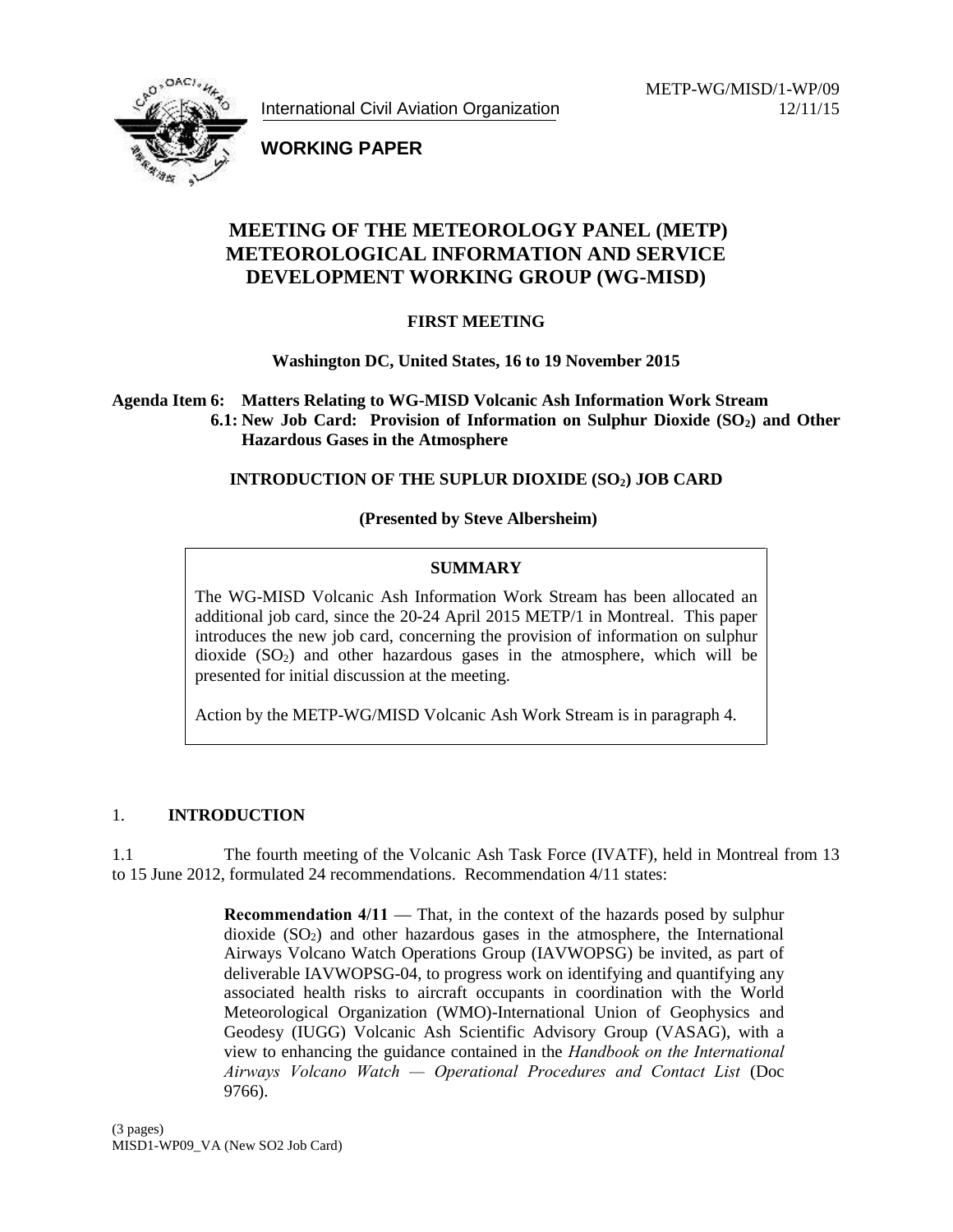1.2 Following the METP reorganization (METP/1, 20-24 April 2015, Montreal), a job card concerning "the provision of information on sulphur dioxide and other hazardous gases in the atmosphere that pose a risk to aircraft occupants" was approved by the ANC and forwarded to the METP WG-MISD.

1.2.1 At the seventh meeting of the International Airways Volcano Watch (IAVWOPSG/7), the Secretariat was tasked with consulting the appropriate ICAO expert group (or groups), to determine thresholds for volcanic gases in the atmosphere that, after passing through an aircraft ventilation system, could pose a health risk to the aircraft's occupants.

1.2.2 At IAVWOPSG/8, a job card was drafted, calling for further development, in consultation with the Flight Operations Panel (OPS) and the Aviation Medicine Panel (MED), for report out at IAVOPSG/9 (OBE).

1.3 This paper presents, via presentation format, the new SO<sub>2</sub> job card forwarded by the ANC, and is intended to drive initial discussion surrounding the approach for addressing  $SO<sub>2</sub>$  and other volcanic gases/contaminants.

#### 2. **DISCUSSION**

2.1 The language in the job card focuses, very specifically, on risks posed to aircraft *occupants*. As such, the Volcanic Ash Information Work Stream will need to consult (and leverage) subject-matter expertise from several other ICAO Panels, including but not limited to: Flight Operations, Medicine, Airworthiness, etc.

2.2 Challenges related to traditional observation of volcanic ash, inherent in addressing the  $SO<sub>2</sub>$  issue, include:

- Determining the location and concentration of SO2 plumes
- Tracking and modelling volcanic gases with differing atmospheric dispersion properties

2.3 A second set of additional, non-meteorological challenges will likely necessitate significant consultation and collaboration with other ICAO Panels:

- Identifying concentration and dosage thresholds for human health
- Developing methods and procedures for tracking human health over time (e.g., potential monthly, yearly, and lifetime exposure limits, not entirely-unlike radiation due to space weather)
- Developing SOPs for in-flight encounters of  $SO_2$  (and other volcanic gases/contaminants)
- Determining if  $SO_2$  poses a risk to avionics (e.g., acidity, flammability)
- Certifying the engineering and maintenance of aircraft sensors and ventilation equipment

2.4 This meeting will discuss the approach for a draft work plan, and the degree to which the WG-MISD Volcanic Ash information Work Stream plays a leading role (or otherwise) in addressing non meteorological questions related to the job card task.